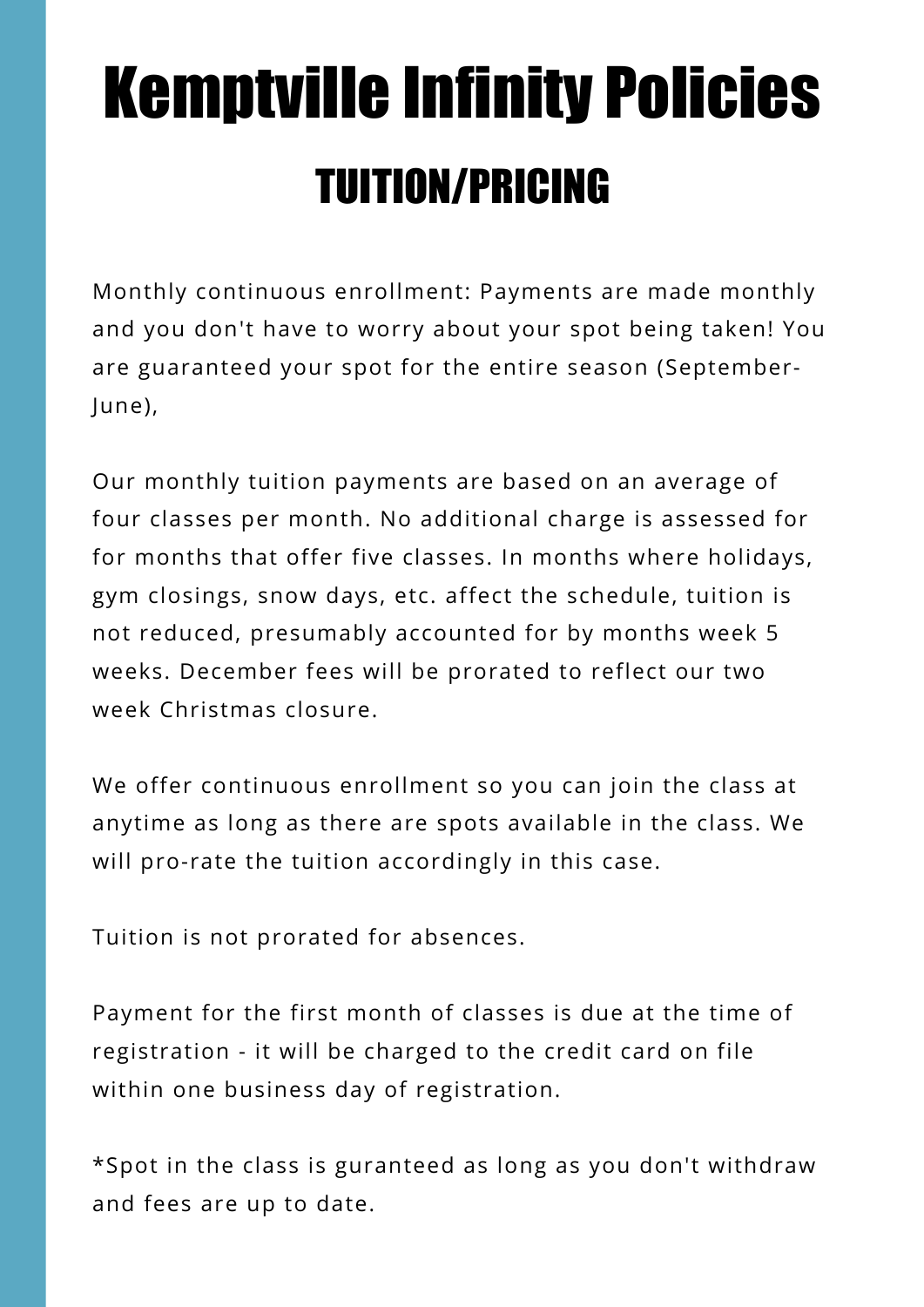## PAYMENT POLICIES

\*\*\*Each family is required to have a credit card on file for payments. Please register with your information online.

**Tuition is paid monthly -** tuition is due on the 20th of the month for the following month.

If payment is made prior to the 20th of the month by one of the options listed below, your credit card on file will not be charged.

Payments may be made in person with cash or cheque. Please make cheque payable to Kemptville Infinity, and include the athlete's full name in the memo portion of your cheque. A \$20 fee will be assessed for any returned cheques.

Any remaining balances by the 20th of the month will be charged to the credit card on file. If the 20th of the month falls on a weekend or holiday, the card on file will be charged the next business day.

If there are changes to your credit card, the new information must be received by the 20th of the month. If your payment is declined for more than one month, you will be charged a \$20 NSF fee.

If delinquent tuition is not paid before the first of the month, your child(ren) will be marked inactive by the computer and will be unenrolled. Children on the waiting list will then be contacted to take their place.

If any sort of financial assistance is required, please email the Operations Coordinator (programs@kemptvilleinfinity.com) prior to registration.